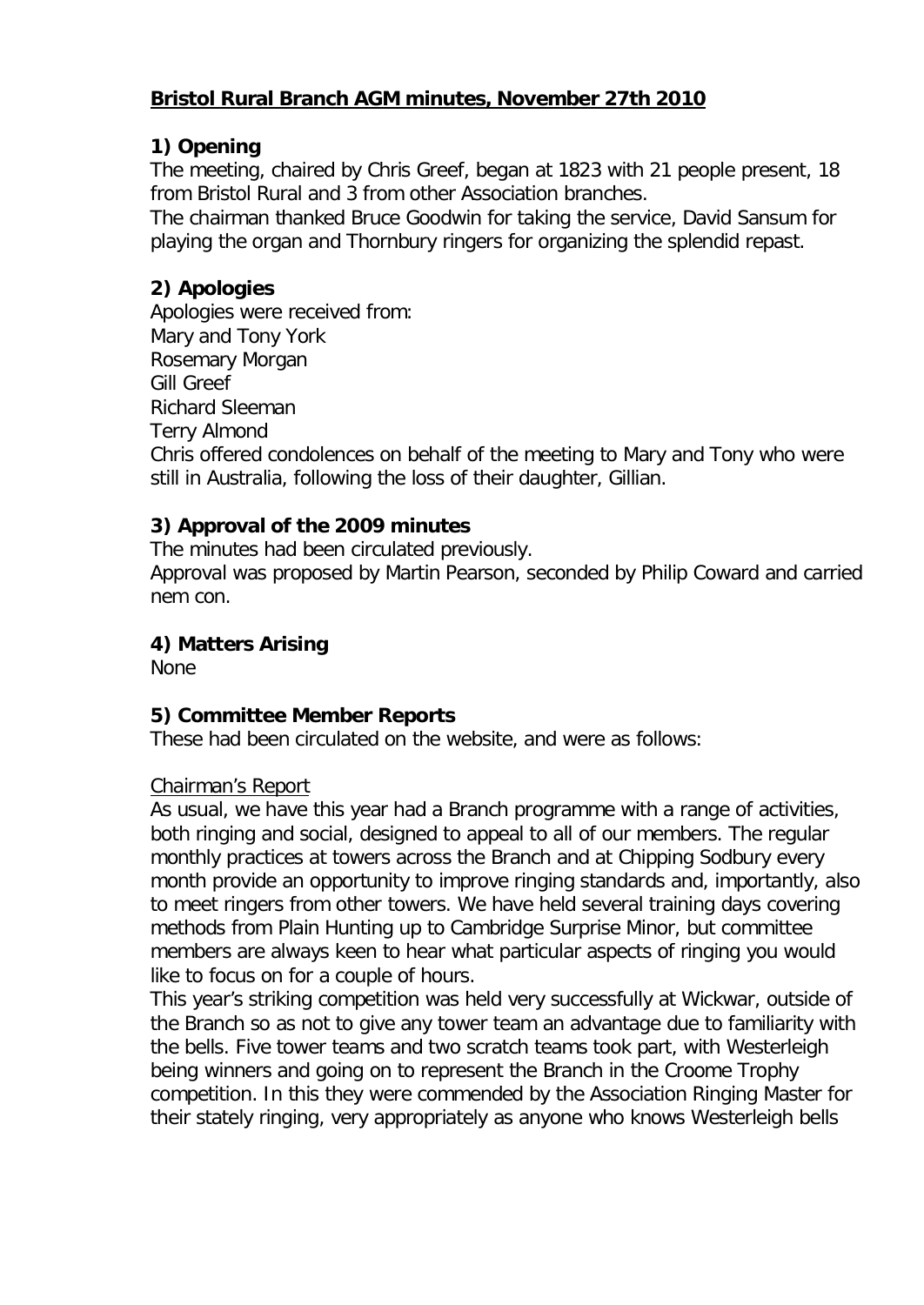will appreciate.

On more of a social front, our May outing took us to six towers in the Cirencester area and 38 people took part over the course of the day. We also had an outing to visit Great George at the Wills Tower in Bristol and to ring at Christchurch. On our annual trip to ring at Gloucester cathedral for evensong, we were able to take the opportunity to visit 'Crucible', an impressive collection of sculpture in the cathedral, its cloisters and precinct. Winterbourne hosted this year's carol service, Syston ringers hosted the quiz night with questions prepared by ringers from Almondsbury, and Frampton Cotterell ringers organised the barbecue, with help from Westerleigh and Winterbourne. Thanks are due to these towers for their efforts for the Branch and to all Branch members who have helped to organize or support Branch events.

I ought to mention the Far-Cited ringers, who every month visit a couple of towers and have an enjoyable day including a pub lunch. Although quite a few Rural Branch members take part, it is not specifically a Rural Branch event and there are ringers from a number of Branches. However, it is organised by Ruth Welch from our Branch and we pass on our thanks to her for her work.

This year has seen the installation of a new tenor headstock at Bitton, the 50th anniversary of the treble bell at Tytherington and the 100th anniversary of aviation in Bristol, which was celebrated at Filton. A number of Branch towers also celebrated St. George's Day by ringing the bells as part of a national event. It is hoped that this may become a regular fixture, although it will not take place in 2011 because St. George's Day falls in Holy Week.

Finally, I should like to thank the members of your Branch committee for their support and all those members who help in any way to keep ringing alive in the Rural Branch.

Chris Greef

#### Ringing Masters Report for 2010

I think Chris has covered most of the relevant points that I need to mention in his Chairman's report.

This year started with the cancellation of a training morning due to the unusually wintery weather. However, we have run several successful training sessions during the year. I thought that the Cambridge course at Frenchay in August was particularly beneficial and the students on that morning have had several opportunities to practice the method during the last 2 months. The branch practice at Wapley in September was very enjoyable with a good standard of ringing; the day was sunny so people could wander outside between rings and enjoy the beautiful surroundings. After the practice some of us went to a BBQ that Gary's brother had arranged as a surprise birthday treat.

As we have said before please let a member of the committee know if there is an aspect of ringing on which you would like to have a special practice.

For various reasons I have missed several of the events this year and for these same reasons I have decided to stand down from the post of Ringing Master. I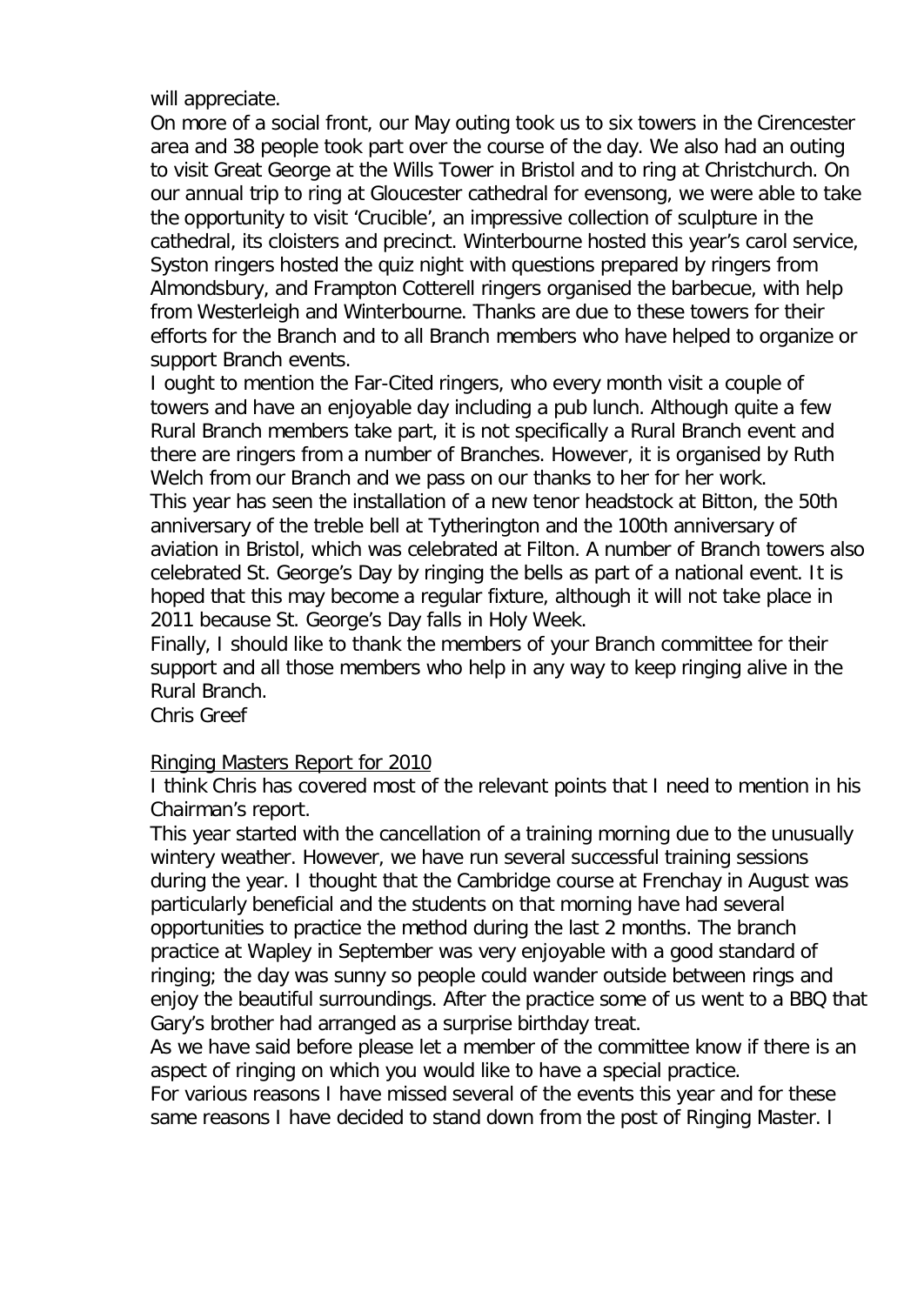will try to give my successor as much support as possible next year. Rosemary Morgan

### Treasurer's report for year ending 2010

This year has seen the membership increase from 144 to 149, although due to the age groups, we have a small decrease in subscription income. It is pleasing to note that the junior members have increased by 3. We were pleased to give grants of £300.00 each to Bitton and Filton for new headstocks. As you will see this has reduced our funds to £489.00. Social activities have shown a surplus of £74.00 as well as giving pleasure to ringers and non-ringers alike.

I am now stepping down as your treasurer and would like to thank all those who have supported me during my term of office. I am sure my successor will receive the same help and support. My thanks also to Edna Cause for examining the accounts, which she does with thoroughness and courtesy. Ruth Welch

### MC Rep Report for 2010

1. Replacement to the Form of Service: This is still being worked on by Owen Barraclough.

2. Child Protection Policy: Since the AGM, when doubt surrounding the Government's new legislation and Vetting and Barring Scheme precluded us from making accordant amendments to our Child Protection Policy, the Government has changed and the future of the whole Vetting and Barring Scheme is in question. Our Policy therefore needs noamendment until the situation becomes clear. In the meantime Hugh Evans, as the G&B Child Protection Officer, can be consulted on any difficulties. In particular it is now clear that the blanket CRB clearance of all ringers in any tower is not only unnecessary but also illegal.

3. Trophy Recycling: The Management Committee, mandated by the AGM to recycle the three secondary Best Kept Tower Competition trophies into the existing ringing competitions, decided that the Great Peter Trophy should go to second place in The Nibley Trophy, and that the Littledean & Purton ("plain bearing") Trophy and the Chairman's Baldric should go to second and third place respectively in The Croome Trophy.

4. Investment Policy: The G&B has more than £50,000 on deposit with the CCLA, a money-market fund which currently yields 0.5%. Since the Bank of England's base rate of interest is unlikely to rise in the near future, at the September MC Meeting Philip Twentyman, the G&B Honorary Treasurer, was asked to research higher yielding deposit accounts with banks and building societies. If a suitable account can be found, much of the CCLA deposit will be transferred to it but without closing the CCLA account.

5. G&B Badges: The previous stock of badges having all been sold, a new batch of 100 in pillar box red and silver will be ordered.

6. Recruitment Week: A suggestion was made at the September MC Meeting that the G&B should hold a Recruitment Week in 2011 in the same manner that the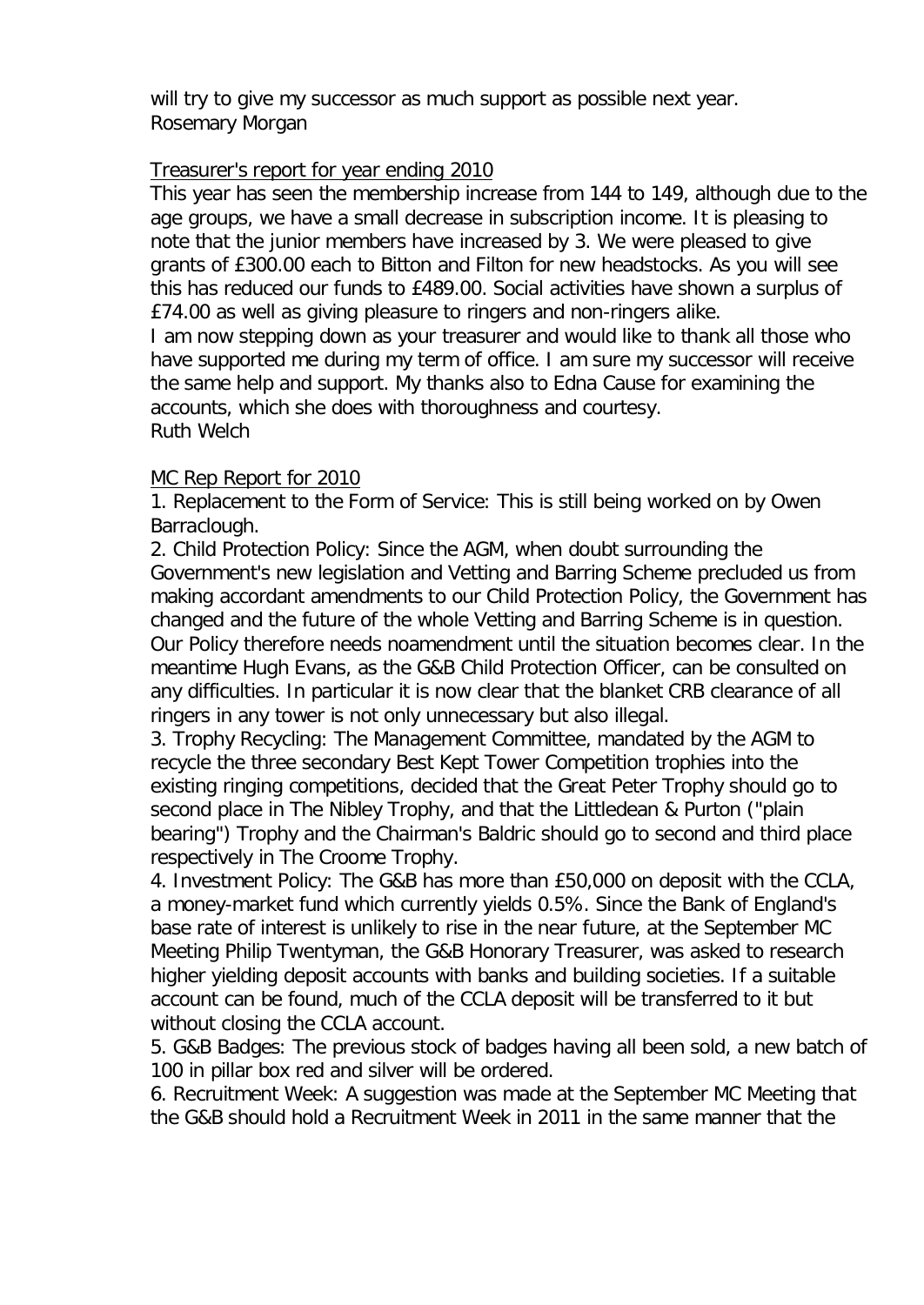Bath & Wells DA were in October 2010. It was agreed to discuss this at the Branch Officers' Meeting in March 2011. Having first-hand experience of the Bath & Wells DA Recruitment Week myself, may I add that it was a great success and brought in more than a dozen new recruits in the Bath Branch alone. Incidentally, the Bath Branch is now hastily arranging a "Teach the Teachers" course to support these new learners, something we in the Bristol Rural Branch should perhaps consider doing well in advance of such a large-scale recruitment event being held in the G&B.

Martin Pearson

#### Secretary Report for 2010

I have had a relatively easy year as secretary, not a lot of documentation received, any which has, is documented on the branch web site under branch affairs. The biggest task each year is producing the annual return for the Association yearly report. Chasing the annual returns is also a long and time consuming activity to have them in by the Association AGM. This year (2011) the annual return forms are already on the web site for printing and viewing, however there may be a couple of changes to make if we elect new members at the AGM. Even though I will have been away for five months this year in Australia the newsletter has been produced on time and the web site has grown and been maintained up-to-date. Input for the newsletter however has been minimal, I owe thanks to those who have made the effort. Tony York.

The chairman asked if the meeting were content to take the reports as read. This was proposed by Maureen Watkivs, seconded by Steve Crane and carried nem con.

#### Discussion of the Accounts

The accounts also had been circulated via the website.

It was agreed that £489 was about the right amount for the balance, as it was enough to support an emergency appeal that might arise, but did not constitute pointless hoarding.

The fall in officers' expenses compared with the previous year could be explained by the different cost of the website, as the domain is payable only in alternate years.

The Chairman proposed that the accounts for November 2009 – October 2010 be adopted, and this was unanimously agreed.

Edna Cause, who has been the examiner, is not going to continue as such, so a new examiner must be found. The Chairman asked if anyone present would take it on. No-one offered. Because the year finishes at the end of October and the Association Treasurer needs the accounts to do the Annual Report, the examining should ideally be done in the first half of November. So the new examiner should preferably be someone who is available then.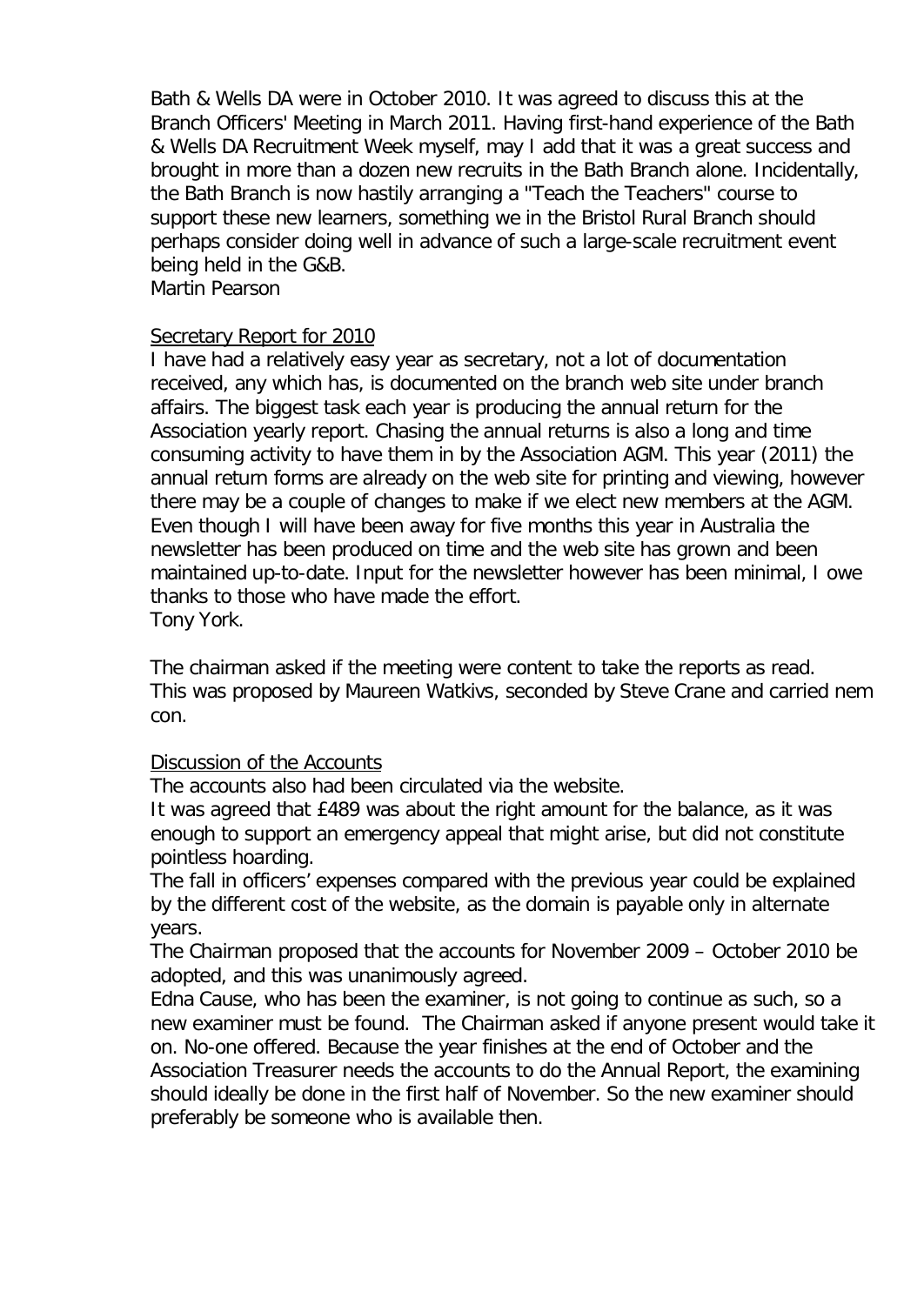#### **6) Branch Officer Elections**

 Chairman Chris Greef was willing to continue as Chairman, so the chair was taken briefly by Ruth Welch while his re-election was proposed by Steve Crane, seconded by Wally Watkivs and carried unanimously.

 Ringing Master Rosemary Morgan is standing down. Chris thanked her for her welcome contribution since joining the branch. Gary Crisp was nominated by Edna Cause and seconded by Martin Pearson. There were no other nominations so Gary was elected unanimously.

 Deputy Ringing Master Bill Liebow was nominated by Gary Crisp and seconded by Arch Andrews. There were no other nominations; Bill was elected unanimously.

 Treasurer Ruth is standing down after many years in the post. She was thanked by the Chairman for her sterling work. Richard Sleeman had indicated that he was willing to take the job on in the absence of other contenders. He was nominated by Gary Crisp and seconded by Maureen Watkivs. Other contenders were there none so Richard was duly elected.

 MC Rep Martin Pearson was willing to continue. He was proposed by Wally Watkivs, seconded by Edna Cause and unanimously elected.

 Secretary Tony York had said he was happy to continue. There were no challengers – clearly no-one felt they could do the job half as well as Tony. He was nominated by the Chairman and re-elected.

### **7) New Members**

 Frenchay Charlie Beaves Junior Thornbury George Collett Retired They were elected en bloc.

### **8) Association Matters**

Hugh Evans, Philip Twentyman and Mark Davies are willing to continue as Chairman, Treasurer and Peal Secretary respectively.

Steve Coleman is standing down as Ringing Master, after 13 years in the post. Hazel Bridges of the Cirencester Branch is willing to stand. Martin Pearson proposed that the Branch nominate her; Chris Greef seconded; there were no objections.

Steve Coleman is happy to continue as Secretary, a function he has until now fulfilled in honorary capacity.

The Chairman asked that the meeting agree to nominate all the above. This was agreed unanimously.

### **9) 2011 Programme discussion**

The proposed programme had been distributed via the website and took the same form as in previous years.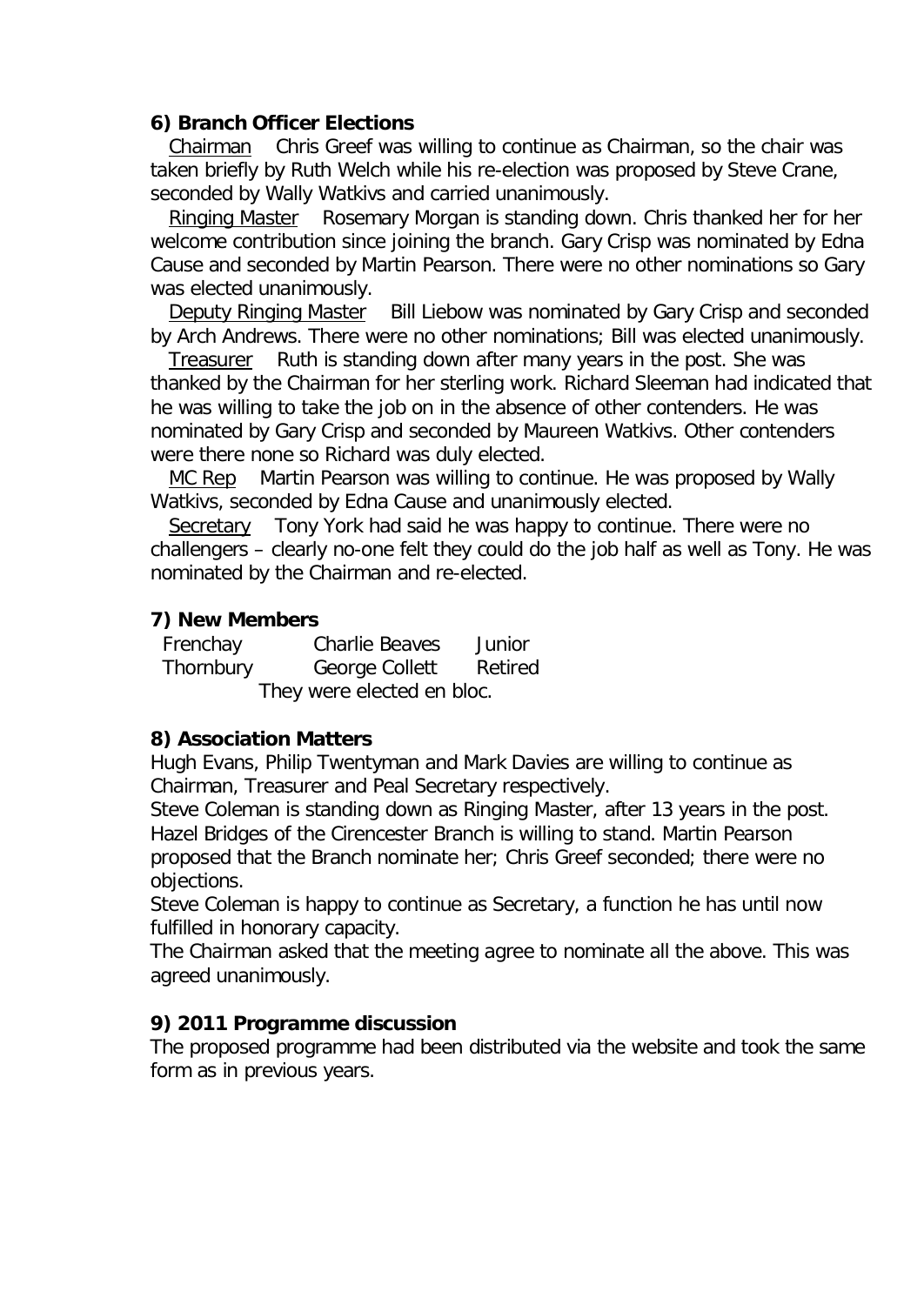The Chairman asked that each tower should check whether proposed dates were acceptable and to tell Tony York as soon as possible if anything needed to be altered.

 St George's Day Steve Coleman pointed out that this, normally April 23rd, has been changed, along with that of other saints, to May 2nd because of the timing of Holy Week. They could therefore all be celebrated on the May Day Outing!

"Branch Event" June 4th. This was as yet unspecified.

Suggestions included:

A railway trip

Walking/driving around Clevedon

A canal boat trip (Martin Pearson pointed out that there are a some towers near the Kennett and Avon Canal, east of Bath.)

A joint event with a neighbouring branch. Alan Pidgeon thought that his branch, Wootton might be amenable to a skittles match.

It was decided that there was sufficient time to allow the Branch to ponder these things, and reconsider nearer the event.

 Training days For several years the four training days have proceeded inexorably around the four sections of the Branch. This has meant that each section had a training day at the same time each year. (Though they are open to all branch members, and others, the local twig is given first choice of subject) Enthusiasm is not always overwhelming, so it was felt that increasing the number to five might be excessive. Chris Greef suggested carrying on with four dates, but altering the allocation. There were no objections.

### **10) May Day Outing Area**

The Chairman asked for suggestions. There were none, so he suggested the Chippenham area, and asked the Ringing Master and Deputy to organize 5 or 6 towers and a pub.

### **11) Tower Expenditure/Work**

The Chairman asked if any towers were contemplating work requiring funding. Ruth Welch said that Filton need new headstocks on 1 and 2, but that they were applying to the Association for help with that. Steve Coleman observed that an application had not yet been received, and that it would be best done by early January because of the impending increase in VAT.

### **12) Recruitment**

Several towers have lost members recently, and many manage to muster fewer ringers than bells at practices and on Sundays.

Ryan Price succeeded in attracting four new (adult) ringers to Mangotsfield by writing an article in the Evening Post. He would be glad of help with training them on Wednesday evenings.

Steve Crane was asked about Almondsbury's strategic plan for publicising ringing in the area. The intention initially is to raise awareness of ringers and their activities.